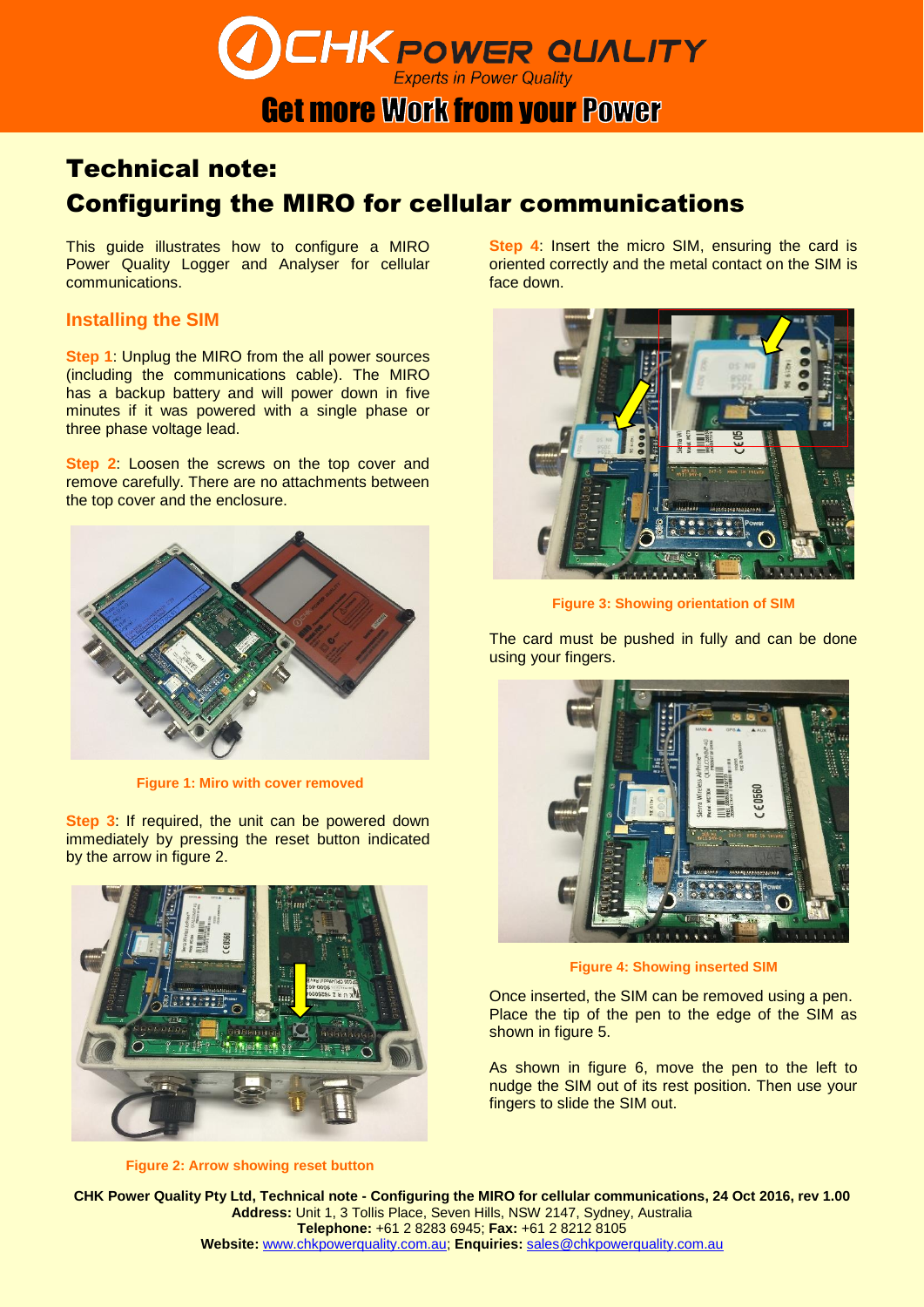# **CHK POWER QUALITY**

# **Get more Work from your Power**



**Figure 5: Pen placed at the edge of the SIM**



**Figure 6: Pen used to nudge the SIM out of the holder**

**Step 5**: Replace the top cover carefully, and tighten the screws, taking care NOT to overtighten to the point where the top cover edges start to bow. Tightness is sufficient when the edges of the top cover and enclosure meet.

## **Configuring the instrument**

**Step 6**: Connect the instrument to a lap top or PC, using the supplied USB communication cable. Double click on the Citrus icon on the desktop to launch the Citrus Software application. The form shown in figure 7 appears.

| Citrus v1.0.1            | $\overline{\mathbf{x}}$<br>$\equiv$ |
|--------------------------|-------------------------------------|
| <b>OCHKPOWER QUALITY</b> |                                     |
| <b>Mirrin</b>            |                                     |
| Miro                     |                                     |

### **Figure 7: Citrus – instrument selection**

**Step 7**: Click on the 'Miro' button shown in figure 7. A form providing management options appears as shown in figure 8.

| $\Sigma$<br>$\equiv$<br>a <sup>l</sup> Miro |
|---------------------------------------------|
| <b>OCHK POWER QUALITY</b>                   |
| Open Data File                              |
| Connect USB                                 |
| Connect TCP/IP                              |
| Offline Configuration                       |

**Figure 8: Citrus - Management options**

**Step 8**: Click the 'Connect USB' button and then the 'Configuration' button. A configuration form appears. Select the 'Comms' tab.

| Inputs Log Intervals RMS and Power Harmonics & Ricker Mains Signaling IEC Events Capture Triggers Capture Types LCD |                                                                                                                                                                                                                               |                                                                                                       |    |       | Comms                              |
|---------------------------------------------------------------------------------------------------------------------|-------------------------------------------------------------------------------------------------------------------------------------------------------------------------------------------------------------------------------|-------------------------------------------------------------------------------------------------------|----|-------|------------------------------------|
| <b>Disabled</b>                                                                                                     | Cellular Settings<br>APN:<br>Llsemame:<br>Password:                                                                                                                                                                           |                                                                                                       |    |       | Power Cycle Interval (secs): 87000 |
|                                                                                                                     |                                                                                                                                                                                                                               |                                                                                                       |    |       |                                    |
|                                                                                                                     | Note: When enabled, comms settings are not cleared by "Reset To Default", nor are they stored when saving to foading from file.<br>Changing comms settings should be done via USB in case an error is made and comms is lost. |                                                                                                       |    |       |                                    |
| Description:                                                                                                        |                                                                                                                                                                                                                               | Log start: 2000-01-01 00:00:00                                                                        | ß. | Reset | Load From File                     |
|                                                                                                                     | Enable All Log Points                                                                                                                                                                                                         | Log stop: 2038-01-01 00:00:00<br>Estimated data per day: 8.5 MB<br>Estimated data per month: 255.4 MB | 同v |       | Save To File                       |

#### **Figure 9: Comms configuration page**

**CHK Power Quality Pty Ltd, Technical note - Configuring the MIRO for cellular communications, 24 Oct 2016, rev 1.00 Address:** Unit 1, 3 Tollis Place, Seven Hills, NSW 2147, Sydney, Australia **Telephone:** +61 2 8283 6945; **Fax:** +61 2 8212 8105 **Website:** [www.chkpowerquality.com.au;](http://www.chkpowerquality.com.au/) **Enquiries:** [sales@chkpowerquality.com.au](mailto:sales@chkpowerquality.com.au)